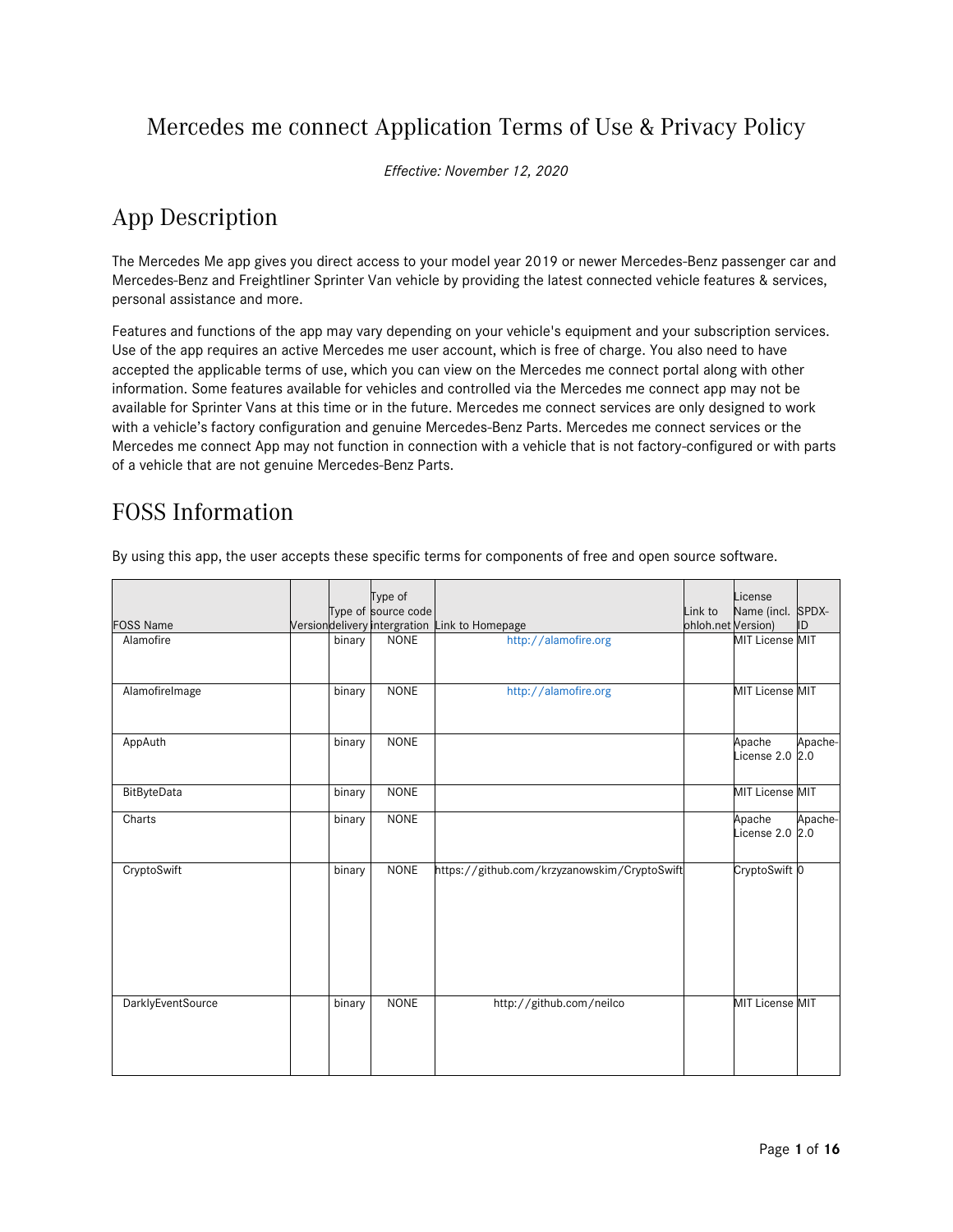| Eigen                          | binary | <b>NONE</b> | Jumio Corp.                 | Mozilla<br>Public<br>License 2.0 | MPL-<br>2.0    |
|--------------------------------|--------|-------------|-----------------------------|----------------------------------|----------------|
| Firebase                       | binary | <b>NONE</b> | Google LLC                  | Apache<br>License 2.0 2.0        | Apache-        |
| FirebaseAnalytics              | binary | <b>NONE</b> | Google LLC                  | Apache<br>License 2.0 2.0        | Apache-        |
| FirebaseCore                   | binary | <b>NONE</b> | Google LLC                  | Apache<br>License 2.0            | Apache-<br>2.0 |
| FirebaseCoreDiagnostics        | binary | <b>NONE</b> | Google LLC                  | Apache<br>License 2.0            | Apache-<br>2.0 |
| FirebaseCoreDiagnosticsInterop | binary | <b>NONE</b> | Google LLC                  | Apache<br>License 2.0 2.0        | Apache-        |
| FirebaseInstallations          | binary | <b>NONE</b> | Google LLC                  | Apache<br>License 2.0 2.0        | Apache-        |
| FirebaseInstanceID             | binary | <b>NONE</b> | Google LLC                  | Apache<br>License 2.0            | Apache-<br>2.0 |
| GoogleAppMeasurement           | binary | <b>NONE</b> | Google LLC                  | Apache<br>License 2.0            | Apache-<br>2.0 |
| GoogleDataTransport            | binary | <b>NONE</b> | Google LLC                  | Apache<br>License 2.0 2.0        | Apache-        |
| GoogleDataTransportCCTSupport  | binary | <b>NONE</b> | Google LLC                  | Apache<br>License 2.0            | Apache-<br>2.0 |
| GoogleUtilities                | binary | <b>NONE</b> | Google LLC                  | Apache<br>License 2.0            | Apache-<br>2.0 |
| GzipSwift                      | binary | <b>NONE</b> |                             | MIT License MIT                  |                |
| JWTDecode                      | binary | <b>NONE</b> | http://auth0.com            | <b>MIT License MIT</b>           |                |
| KeyChainAccess                 | binary | <b>NONE</b> |                             | MIT License MIT                  |                |
| Keys                           | binary | <b>NONE</b> |                             | MIT License MIT                  |                |
| lotte-ios                      | binary | <b>NONE</b> | Airbnb, Inc                 | Apache<br>License 2.0 2.0        | Apache-        |
| nanopb                         | binary | <b>NONE</b> | jpa at nanopb.mail.kapsi.fi | zlib                             | n              |
| Nimble                         | binary | <b>NONE</b> | Quick Team                  | Apache<br>License 2.0 2.0        | Apache-        |
| PromisesObjC                   | binary | <b>NONE</b> | Google LLC                  | Apache<br>License 2.0            | Apache-<br>2.0 |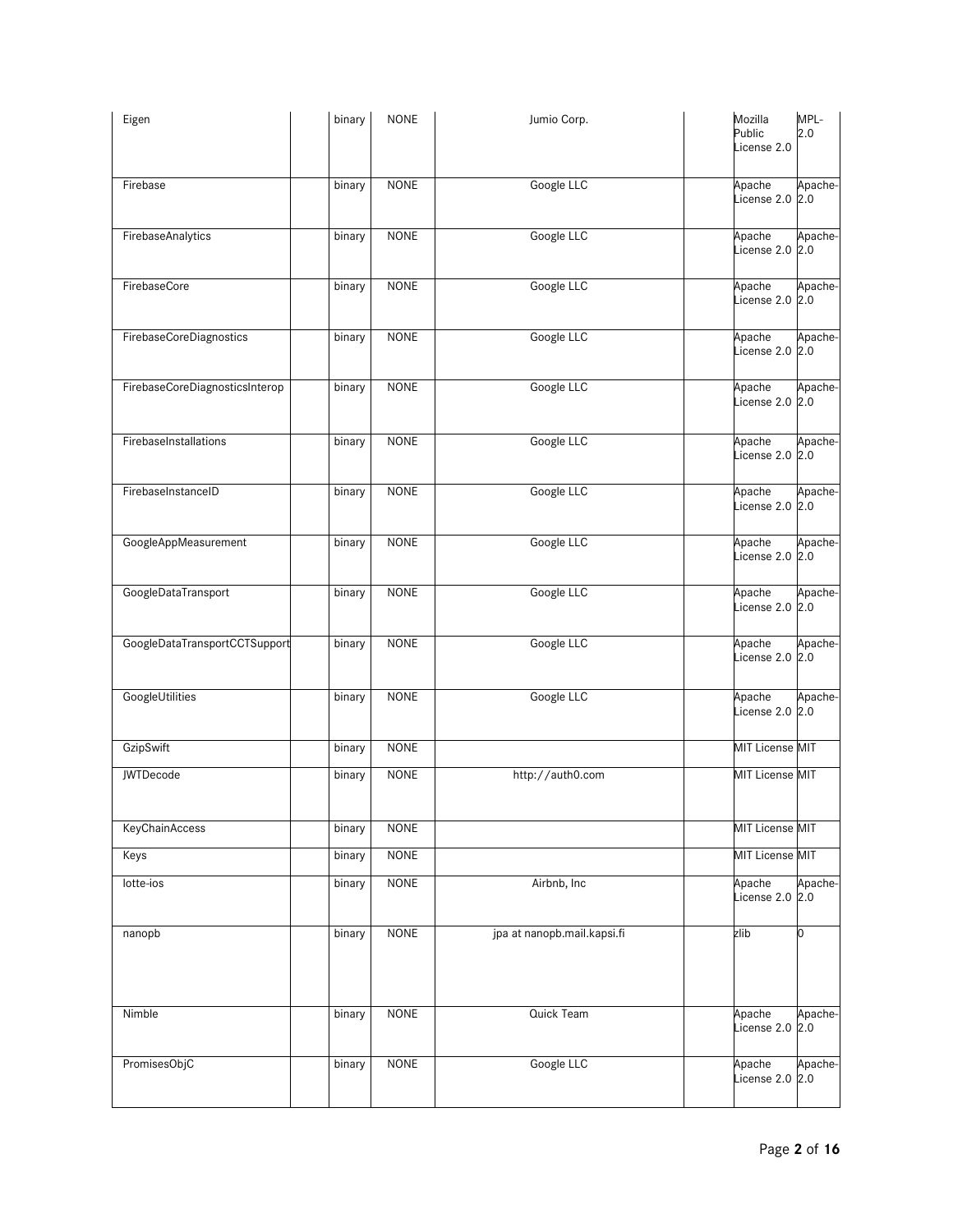| PureLayout           | binary | <b>NONE</b> | TylerFox               | MIT License MIT                      |
|----------------------|--------|-------------|------------------------|--------------------------------------|
| Quick                | binary | <b>NONE</b> | Quick Team             | Apache<br>Apache-<br>License 2.0 2.0 |
| Realm                | binary | <b>NONE</b> | Realm Inc              | Apache-<br>Apache<br>License 2.0 2.0 |
| RealmSwift           | binary | <b>NONE</b> | Realm Inc              | Apache<br>Apache-<br>License 2.0 2.0 |
| RxCocoa              | binary | <b>NONE</b> | Krunoslav Zaher        | <b>MIT License MIT</b>               |
| RxRelay              | binary | <b>NONE</b> | Krunoslav Zaher        | MIT License MIT                      |
| <b>RxSwift</b>       | binary | <b>NONE</b> | Krunoslav Zaher        | MIT License MIT                      |
| SkeletonView         | binary | <b>NONE</b> | Juanpe Catalan         | Apache<br>Apache-<br>License 2.0 2.0 |
| StarScream           | binary | <b>NONE</b> | Dalton Cherry          | MIT License MIT                      |
| SWCompression        | binary | <b>NONE</b> | <b>Timofey Solomko</b> | Apache<br>Apache-<br>License 2.0 2.0 |
| SwiftGen             | binary | <b>NONE</b> | SwiftGen               | MIT License MIT                      |
| SwiftKeyChainWrapper | binary | <b>NONE</b> | Jason Rendel           | MIT License MIT                      |
| SwiftLint            | binary | <b>NONE</b> | Realm Inc              | MIT License MIT                      |
| SwiftProtobuf        | binary | <b>NONE</b> | Apple Inc.             | Apache<br>Apache-<br>License 2.0 2.0 |
| SwiftBeaver          | binary | <b>NONE</b> | Sebastian Kreutzberger | <b>MIT License MIT</b>               |
| TrustKit             | binary | <b>NONE</b> | Data Theorem, Inc.     | MIT License MIT                      |
| ZipFoundation        | binary | <b>NONE</b> | Thomas Zoechling       | <b>MIT License MIT</b>               |
| SwipeCellKit         | binary | <b>NONE</b> | Jeremy Koch            | <b>MIT License MIT</b>               |
| SwiftyJSON           | binary | <b>NONE</b> | Ruoyu Fu               | MIT License MIT                      |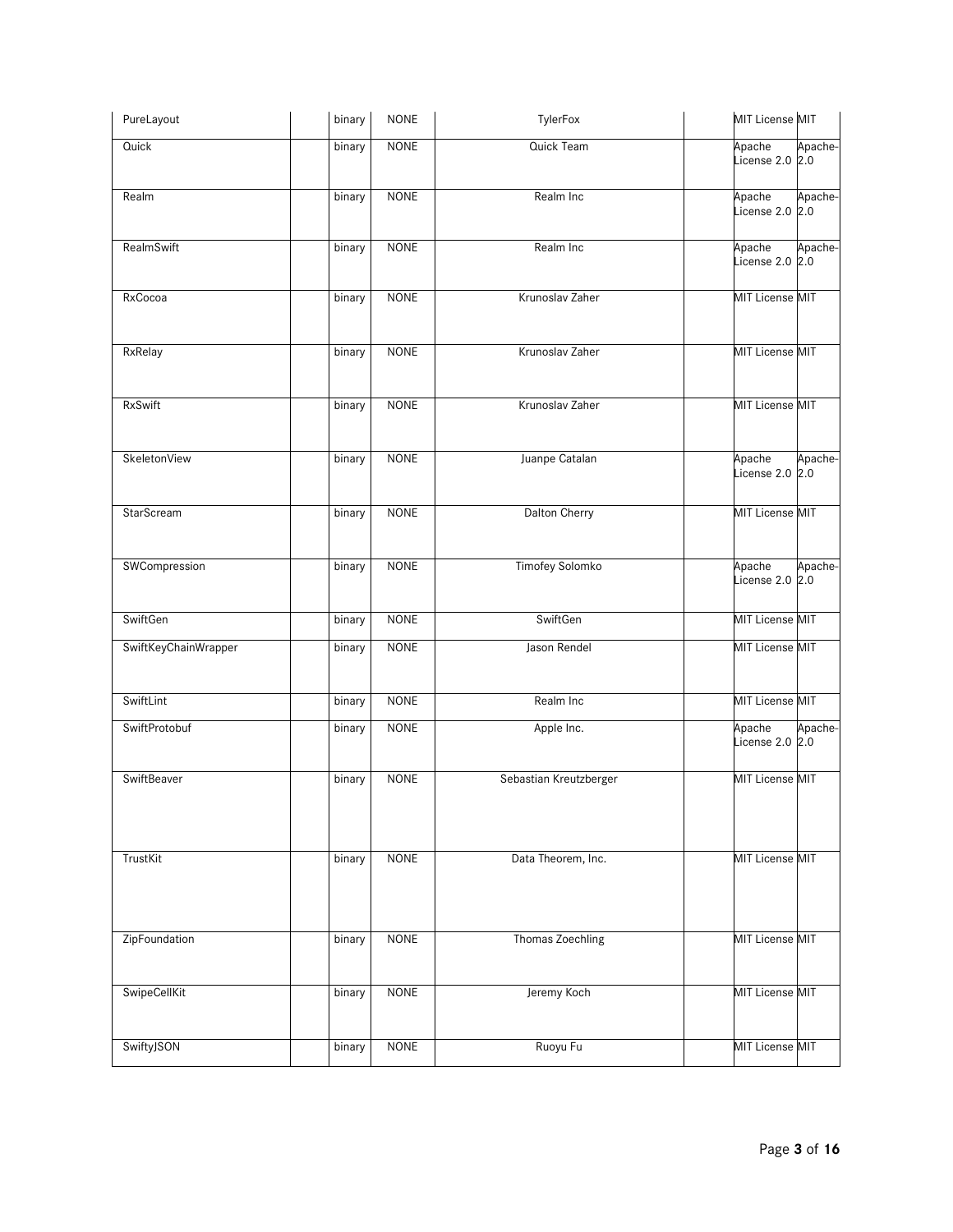# Third Party Content

By using the App, the user accepts the applicable terms and conditions for the following third-party content and software. Other terms may apply.

- 1. Map data provided by HERE Europe B.V. Terms: <https://legal.here.com/us-en/terms> Privacy: <https://legal.here.com/us-en/privacy/policy> Security: <https://legal.here.com/us-en/security> Copyright 1987 - 2020 © HERE. All rights reserved.
- 2. Parking data provided by Parkopedia Limited Policies: <https://www.parkopedia.com/policies/> Terms: <https://www.parkopedia.com/terms-and-conditions/> Copyright 2020 © Parkopedia. All rights reserved.
- 3. JumioMobileSDK Online authentication provided by Jumio UK Limited Terms: <https://www.jumio.com/legal-information/terms-and-conditions/> Privacy: <https://www.jumio.com/legal-information/privacy-policy/> Security: <https://www.jumio.com/jumio/technology-and-security/> Copyright 2020 © Jumio UK Limited. All rights reserved.
- 4. LaunchDarkly Feature Toggling provided by Catamorphic Co Terms & Policies: <https://launchdarkly.com/policies/> Security: <https://launchdarkly.com/security/> Copyright 2016 Catamorphic, Co. All rights reserved.
- 5. Google Analytics for Firebase Copyright Google Inc. [Google Analytics for Firebase Terms of Service](https://firebase.google.com/terms/analytics/) [Google Analytics for Firebase Use Policy](https://firebase.google.com/policies/analytics/) [Google Ads Data Processing Terms](https://privacy.google.com/businesses/processorterms/)

# Provider Information

Mercedes-Benz USA, LLC One Mercedes-Benz Drive Sandy Springs, GA 30328 USA

1-800-367-6372 Email: [me-connect.usa@cac.mercedes-benz.com](mailto:me-connect.usa@cac.mercedes-benz.com)

Copyright 2020 Mercedes-Benz USA, LLC. All Rights Reserved.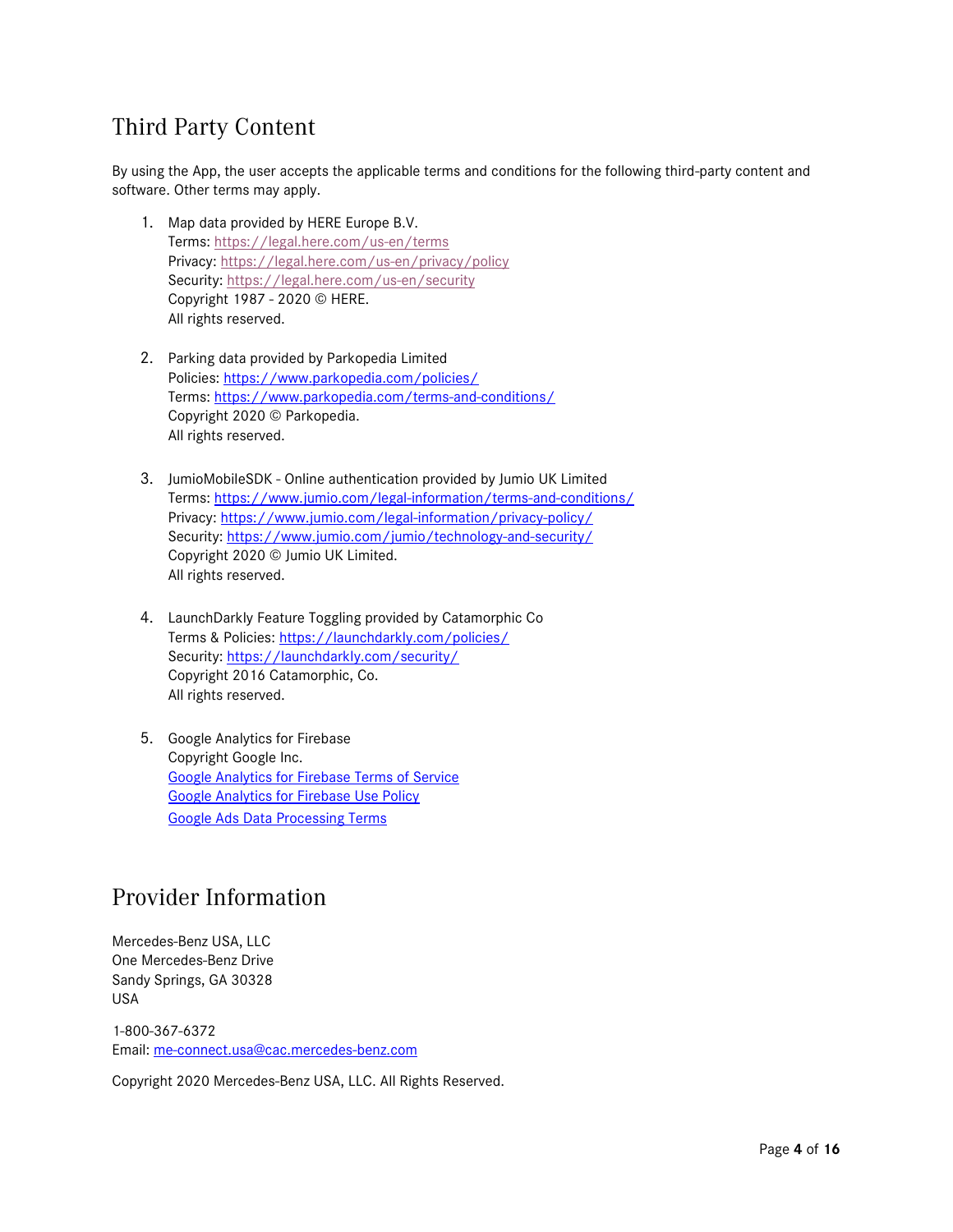# Terms of Use

### 1. Introduction

#### 1.1 Publisher and Provider

The App is provided to you by Mercedes-Benz USA, LLC ("MBUSA" or "Provider") and is available in an app store ("Platform") operated by the Platform Operator. These Terms establish an agreement between you and MBUSA. By downloading, accessing, or using the App, you agree to the Terms. If you do not agree to the Terms, you may not use the App. The Platform Operator is not contractual partner of the User regarding the App or its content. Additional terms presented to and/or agreed to by you may apply, including but not limited to the Terms of Use for Mercedes me connect services.

THESE TERMS AND CONDITIONS CONTAIN A PROVISION THAT GENERALLY REQUIRES THE USE OF ARBITRATION ON AN INDIVIDUAL BASIS TO RESOLVE DISPUTES, RATHER THAN JURY TRIALS AND CLASS ACTIONS, AND ALSO LIMITS THE REMEDIES AVAILABLE TO YOU IN THE EVENT OF A DISPUTE. PLEASE SEE SECTION 7 FOR INFORMATION.

Your use of the App may also be subject to the terms and conditions of any service agreement with your wireless carrier and to the terms and conditions effective between you and Platform Operators.

Platform Operators are third-party beneficiaries of this agreement, but these Terms do not establish an agreement between you and any Platform Operator.

#### 1.2 User of the App and Purpose of the Use

You understand and agree that the App is licensed, not sold, to you for use only as outlined in these Terms. The App is designed and intended only for personal use.

#### 1.3 Function and Purpose of the App

The function and the purpose of the App are described under [App Description.](https://ldsso.e.corpintra.net/ldsso-static/APP_DESCRIPTION)

#### 1.4 Registration

Provider may require you to create a user account in order to access the App or certain features. You must provide accurate and complete information when creating an account. And you must keep your user account information up to date.

## **2. Usage Rights**

#### 2.1 Scope of Rights

Except as otherwise provided in the Terms, the App and its contents, features, and functionality (including but not limited to all information, software, text, displays, images, video and audio, and the design, selection, and arrangement thereof), are owned by Provider, Provider's licensors, or other providers of such material, and are protected by United States and international copyright, trademark, patent, trade secret, and other intellectual property or proprietary rights laws.

Provider grants you a non-exclusive, non-sublicenseable, nontransferable, and revocable right to use the App free of charge in accordance with the Terms for personal use only. This license does not allow you to use the App on a device that you do not own or control without permission of the device owner, and you may not distribute or make the App available over a network where it could be used by multiple devices at the same time. You may not rent,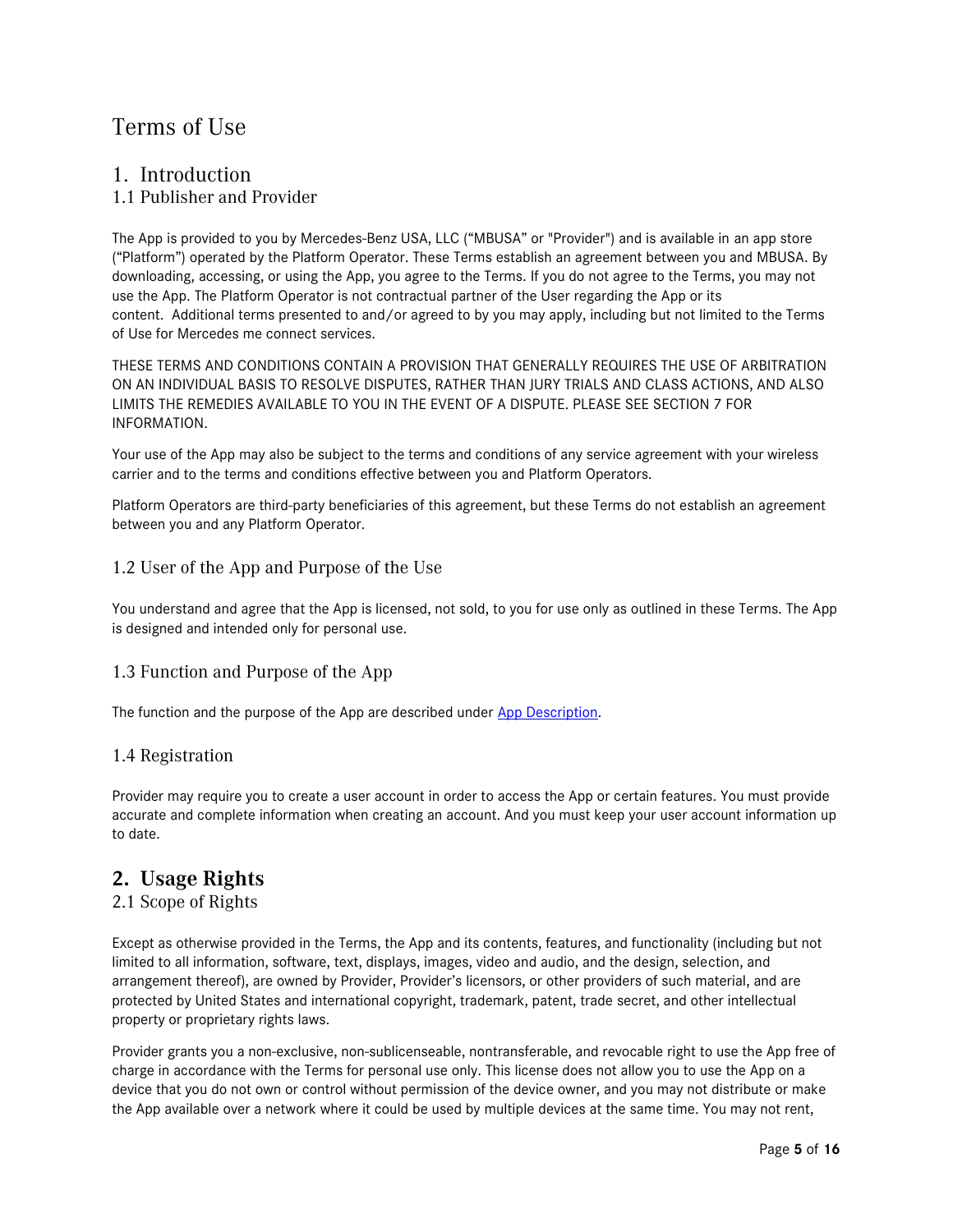lease, lend, sell, or redistribute the App. You may not copy, decompile, reverse engineer, disassemble, attempt to derive the source code of, modify, or create derivative works of the App, any updates to the App, or any parts thereof. You may not remove any proprietary notices, labels, or marks from the App or take any action that would cause the App or its associated information to be placed in the public domain. You may not use the App for any commercial purpose or attempt to circumvent any security or access controls associated with the App.

### 2.2 Usage Rights for FOSS

The App may contain parts of free and open source software ("FOSS"). For those components the Information and [Terms for FOSS Information](https://ldsso.e.corpintra.net/ldsso-static/FOSS_INFORMATION) for FOSS Information have priority over this terms. For a list of the FOSS integrated into this app, [please click here.](https://ldsso.e.corpintra.net/ldsso-static/FOSS_INFORMATION)

### 2.3 Third Party Content

The App may contain or use third party software or content. For those components the INFORMATION AND TERMS FOR [Third Party](https://ldsso.e.corpintra.net/ldsso-static/THIRD_PARTY_CONTENT) CONTENT have priority over these Terms. As far as rights are granted by a third party provider directly, you are entering into an agreement under the applicable terms with the third party provider regarding the use of the third party content when agreeing to the Terms. In case of a breach or violation of that agreement the third party provider may raise claims against you. For more information, including a list of our third party partners' terms and related policies to which you may be subject, [please click here.](https://ldsso.e.corpintra.net/ldsso-static/THIRD_PARTY_CONTENT)

#### 2.4 Expiration of Usage Rights

The license is granted on condition that you comply with the Terms. If you violate the Terms, as determined in Provider's sole discretion, the license grant regarding the App and its content automatically expires.

Provider reserves the right to withdraw or change the App, any part or feature of the App, and any service, product or material available via the App, temporarily or permanently, in Provider's sole discretion without notice to you. Provider will not be liable if for any reason all or any part of the App is unavailable at any time or for any period. From time to time, Provider may restrict access to some or all of the App.

#### 2.5 Waiver and Assignment

No waiver by Provider of any term or condition set forth in the Terms shall be deemed a further or continuing waiver of such term or condition or a waiver of any other term or condition, and any failure by Provider to assert a right or provision under the Terms shall not constitute a waiver of such right or provision.

The Terms and any rights and licenses granted in the Terms may not be transferred or assigned by you. Provider may assign any rights and licenses granted in the Terms without restriction.

# **3. User Obligations**

#### 3.1 Responsibilities

You agree that you will be legally bound by the actions taken and the agreements made by any person who uses the App in association with your account.

If you create an account, you are responsible for maintaining the confidentiality of your account and password. You may not share your account and password with anyone. You must notify Provider immediately of any breach of security or unauthorized use of your account.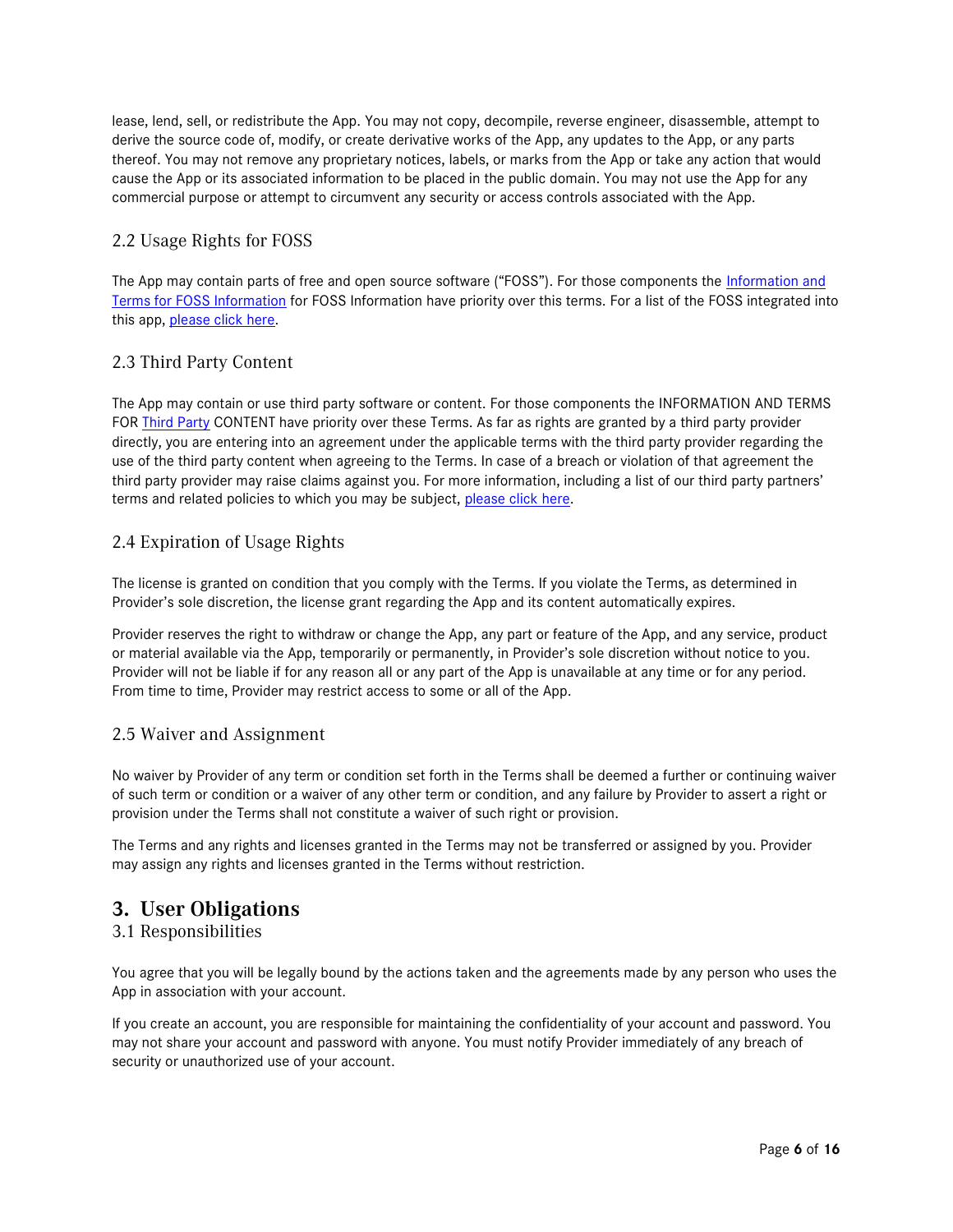Provider is not responsible for the acts of third parties who may access the App and information via your mobile device. You should use all security features of the devices that you use to access and use the App, including any password, locking, or encryption features, to help secure access to the App.

#### 3.2 Obligation to Inform about Disruptions and Securities

You agree to promptly inform Provider about any disruptions in the App's operations, and of any unauthorized access to or use of the App, at the Contact Information provided below.

#### 3.3 Acceptable Use

You agree to use the App only when it is safe to do so and in compliance with applicable law and these Terms.

You agree that you will not use the App in a way that has a negative impact on the App itself, associated websites, or on software that the App accesses.

You agree that you will not use the App to harass or harm any person. You agree that you will not impersonate or attempt to impersonate any other person or entity while using the App. You agree that you will not engage in any conduct that restricts or inhibits anyone's use or enjoyment of the App or that may, as determined by Provider in its sole discretion, harm Provider or other users. You agree that you will not attempt to disable, overburden, damage, or impair Provider's systems. You agree that you will not attempt to gain unauthorized access to the App, Provider's servers, or any server, computer, device, or database associated with the App.

You agree that all information you provide in association with the App, including all information provided in association with any user account that you may be permitted or required to create, is accurate and up to date. And you agree to maintain and promptly update the information that you provide.

You are responsible for informing all drivers and passengers of the vehicle(s) associated with the App and all users of the App regarding the associated data collection and data processing activities. Please see the App Privacy Policy for additional information.

Provider has the right to take appropriate legal action, including without limitation, referral to law enforcement, for any illegal or unauthorized use of the App.

YOU WAIVE, AND HOLD PROVIDER, ITS AFFILIATES, LICENSEES, AND SERVICES PROVIDERS HARMLESS FROM, ANY CLAIMS RESULTING FROM ANY ACTION TAKEN BY ANY OF THE FOREGOING PARTIES DURING OR AS A RESULT OF INVESTIGATIONS BY SUCH PARTIES OR LAW ENFORCEMENT AUTHORITIES.

Provider is under no obligation to enforce the Terms on your behalf against another user. Provider encourages you to notify Provider if you believe another user has violated the Terms. Provider reserves the right to investigate and take appropriate action in Provider's sole discretion. Provider assumes no liability for any action or inaction regarding transmissions, communications or content provided by any user or third party. Provider has no liability or responsibility to anyone for performance or nonperformance of the activities described in this section.

Provider reserves the right to terminate your access to the App at any time in Provider's sole discretion for any or no reason, including if, in Provider's opinion, you have violated any provision of the Terms. Upon termination, the provisions of the Terms that, by their nature, survive termination or expiration shall survive.

## **4. Communications**

You agree to be contacted by Provider or on Provider's behalf by mail, email, and other platforms for marketing and non-marketing purposes. You confirm that all of your contact information is correct. You also agree that you are the authorized user for the email address(es) provided. You also agree to notify Provider promptly if any of your contact information changes in the future.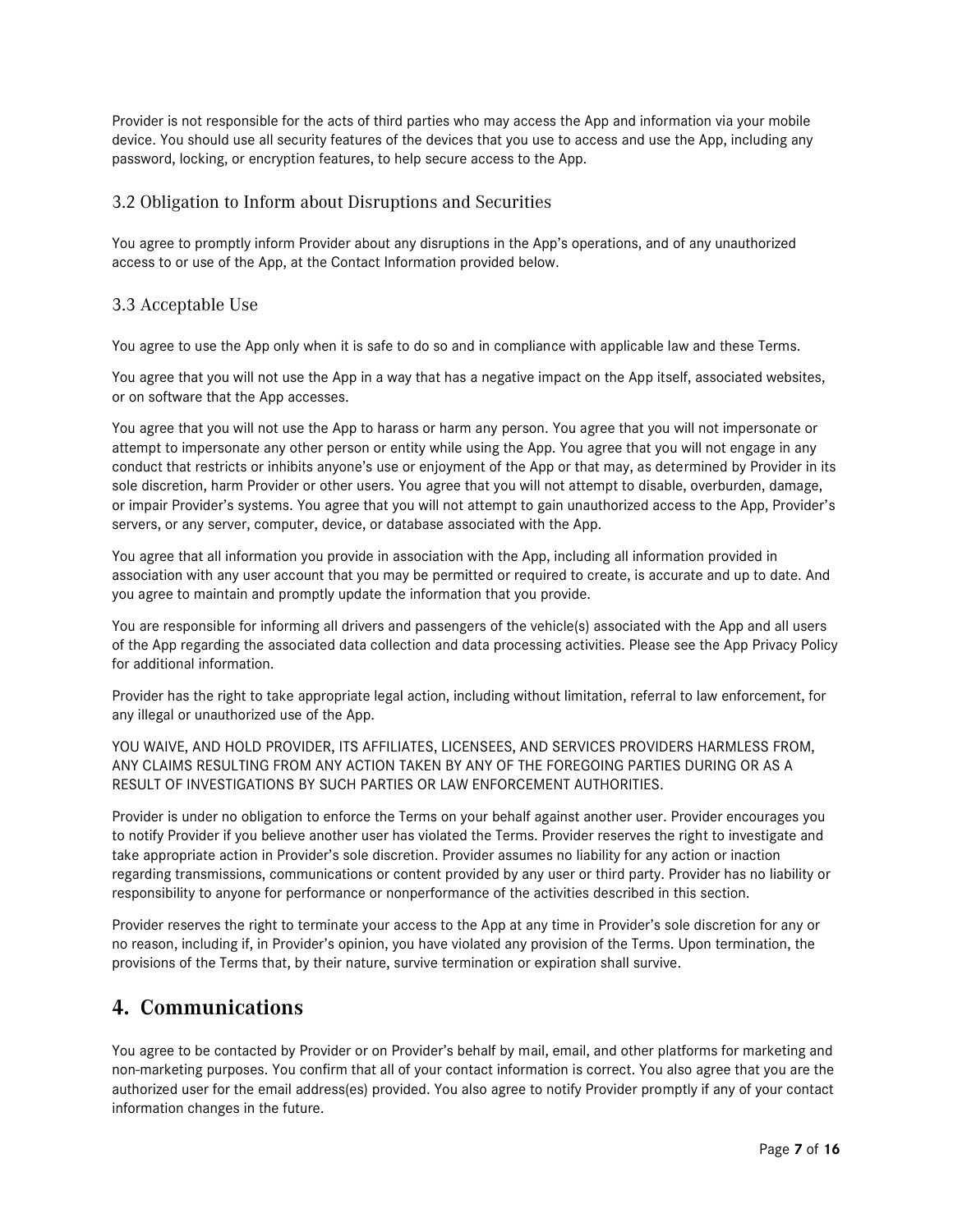By accepting the Terms, you consent and agree to receive important agreements, notices, disclosures and other communications in electronic form (either by e-mail or via the App). You agree that all communications that Provider sends to you electronically satisfy any legal requirements that such communications be in writing.

# **5. Disclaimer of Warranties**

YOUR USE OF THE APP, ITS CONTENT AND ANY SERVICES OR ITEMS OBTAINED THROUGH THE APP IS AT YOUR OWN RISK. THE APP, ITS CONTENT, AND ANY SERVICES OR ITEMS OBTAINED THROUGH THE APP ARE PROVIDED ON AN "AS IS" AND "AS AVAILABLE" BASIS, WITHOUT ANY WARRANTIES OF ANY KIND, EITHER EXPRESS OR IMPLIED. NEITHER PROVIDER NOR ANY PERSON ASSOCIATED WITH PROVIDER MAKES ANY WARRANTY OR REPRESENTATION WITH RESPECT TO THE COMPLETENESS, SECURITY, RELIABILITY, QUALITY, ACCURACY OR AVAILABILITY OF THE APP. WITHOUT LIMITING THE FOREGOING, NEITHER PROVIDER NOR ANYONE ASSOCIATED WITH PROVIDER REPRESENTS OR WARRANTS THAT THE APP, ITS CONTENT OR ANY SERVICES OR ITEMS OBTAINED THROUGH THE APP WILL BE ACCURATE, RELIABLE, ERROR-FREE, OR UNINTERRUPTED, THAT DEFECTS WILL BE CORRECTED, THAT THE APP OR THE SERVER THAT MAKES IT AVAILABLE ARE FREE OF VIRUSES OR OTHER HARMFUL COMPONENTS, OR THAT THE APP OR ANY SERVICES OR ITEMS OBTAINED THROUGH THE APP WILL OTHERWISE MEET YOUR NEEDS OR EXPECTATIONS.

PROVIDER HEREBY DISCLAIMS ALL WARRANTIES OF ANY KIND, WHETHER EXPRESS OR IMPLIED, STATUTORY OR OTHERWISE, INCLUDING BUT NOT LIMITED TO ANY WARRANTIES OF MERCHANTABILITY, NON-INFRINGEMENT, AND FITNESS FOR PARTICULAR PURPOSE.

YOU ACKNOWLEDGE THAT YOUR SUBMISSION OF ANY INFORMATION TO PROVIDER IS AT YOUR OWN RISK. PROVIDER DOES NOT ASSUME ANY LIABILITY TO YOU WITH REGARD TO ANY LOSS OR LIABILITY RELATING TO SUCH INFORMATION IN ANY WAY.

SOME OF THE CONTENT, PRODUCTS, AND SERVICES AVAILABLE THROUGH THE APP MAY INCLUDE MATERIALS THAT BELONG TO THIRD PARTIES. YOU ACKNOWLEDGE AND AGREE THAT PROVIDER ASSUMES NO RESPONSIBILITY FOR SUCH CONTENT, PRODUCTS, OR SERVICES.

THE FOREGOING DOES NOT AFFECT ANY WARRANTIES WHICH CANNOT BE EXCLUDED OR LIMITED UNDER APPLICABLE LAW.

### 6. Liability

6.1 Liability of Publisher and Provider

TO THE FULLEST EXTENT ALLOWED BY APPLICABLE LAWS, IN NO EVENT WILL PROVIDER OR ANY OF ITS AFFILIATES, LICENSORS, SERVICE PROVIDERS, EMPLOYEES OTHER THAN YOU, AGENTS, MEMBERS, MANAGERS, OFFICERS, OR DIRECTORS BE LIABLE FOR INDIRECT, GENERAL, SPECIAL, INCIDENTAL, CONSEQUENTIAL, EXEMPLARY OR OTHER DAMAGES (INCLUDING, WITHOUT LIMITATION, DAMAGES FOR PERSONAL INJURY, PAIN AND SUFFERING, EMOTIONAL DISTRESS, LOSS OF PROFITS OR ANTICIPATED SAVINGS, LOSS OF USE, LOSS OF GOODWILL, BUSINESS INTERRUPTION, CORRUPTION OF FILES, LOSS OF BUSINESS INFORMATION, OR ANY OTHER PECUNIARY LOSS), UNDER ANY LEGAL THEORY (WHETHER CAUSED BY TORT (INCLUDING NEGLIGENCE), BREACH OF CONTRACT OR OTHERWISE), ARISING OUT OF OR IN CONNECTION WITH YOUR USE, OR INABILITY TO USE, THE APP, ANY ONLINE SERVICES LINKED TO IT, ANY CONTENT ON THE APP OR SUCH OTHER ONLINE SERVICES, OR OTHER SERVICES OR PRODUCTS OBTAINED THROUGH THE APP OR SUCH OTHER ONLINE SERVICES, EVEN IF FORESEEABLE AND EVEN IF PROVIDER HAS BEEN ADVISED OF THE POSSIBILITY OF SUCH DAMAGES.

#### 6.2 Indemnity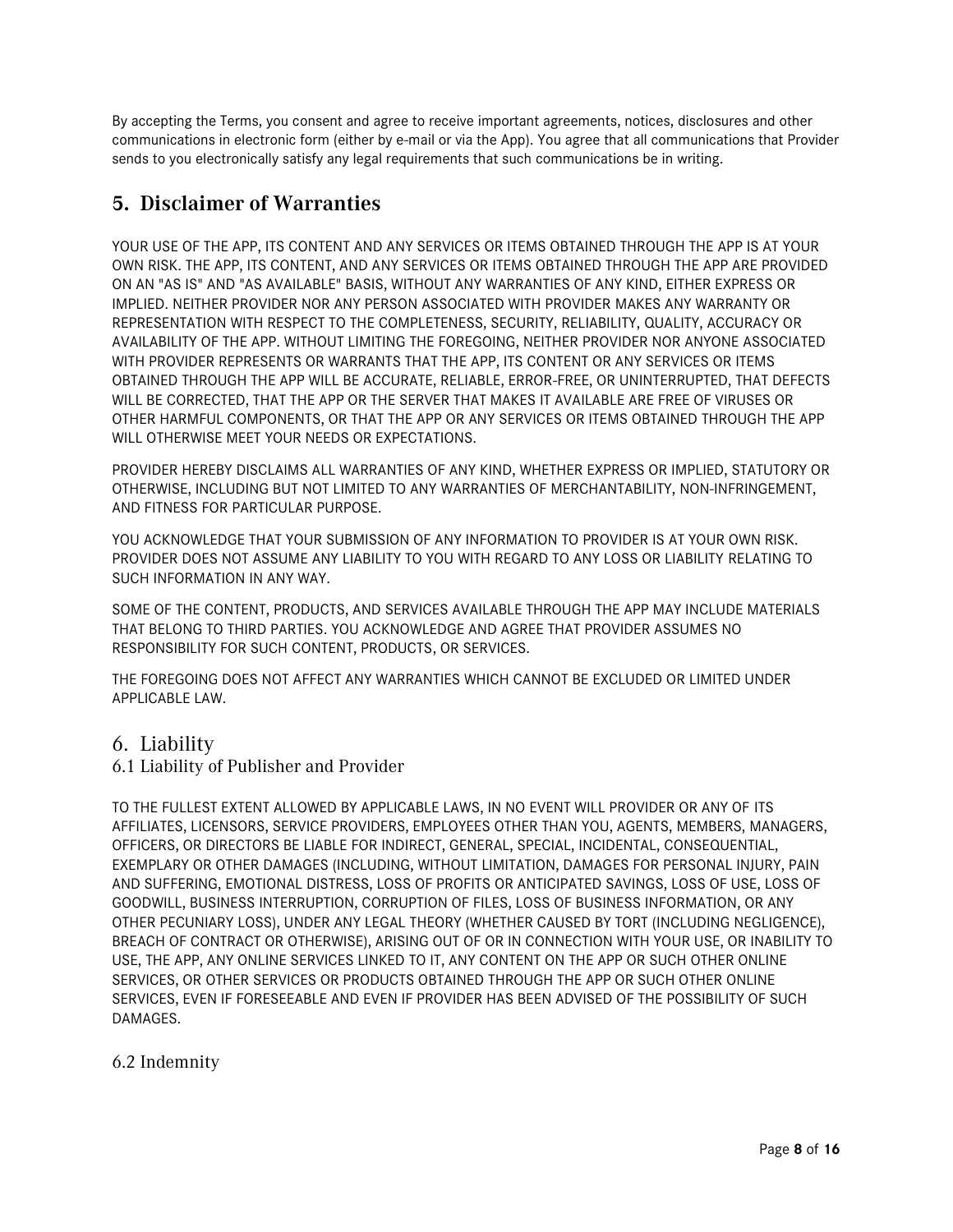You agree to defend, indemnify, and hold harmless Provider, its licensors, service providers, employees, agents, members, managers, officers, directors, successors, and assigns from and against any claims, liabilities, damages, judgments, awards, losses, costs, expenses, or fees (including reasonable attorneys' fees) arising out of or relating to your violation of the Terms or your use of the App, including, but not limited to, any use of the App's content, services, and products other than as expressly authorized in the Terms or your use of any information obtained from the App.

## **7. Additional Provisions**

### 7.1 Subject to Change

Provider may modify these Terms from time to time. The most current version of these Terms will be available here. You understand and agree that your access to or use of the App is governed by the Terms effective at the time of your access or use of the App. You should revisit these Terms on a regular basis, as revised versions will be binding on you. Any such modifications will be effective upon Provider's posting of new Terms. You understand and agree that your continued access to or use of the App after the posting of the new Terms of Use indicates your acceptance of the modifications.

#### 7.2 Invalidity of Individual Clauses

If any provision of the Terms is held by a court or other tribunal of competent jurisdiction to be invalid, illegal, or unenforceable for any reason, such provision shall be eliminated or limited to the minimum extent such that the remaining provisions of the Terms will continue in full force and effect.

#### 7.3 Applicable Law

These Terms shall be governed by and construed in accordance with the laws of the State of Georgia, without regard to conflict of laws provisions.

#### 7.4 Dispute Resolution

ANY DISPUTE OR CLAIM ARISING OUT OF, RELATING TO, OR IN CONNECTION WITH THESE TERMS (WHETHER FOR BREACH OF CONTRACT, TORTIOUS CONDUCT OR OTHERWISE) SHALL, TO THE EXTENT PERMITTED BY LAW, BE RESOLVED BY BINDING ARBITRATION, RATHER THAN IN COURT, EXCEPT THAT THE CUSTOMER MAY ASSERT CLAIMS IN SMALL CLAIMS COURT IF CLAIMS QUALIFY.

THERE IS NO JUDGE OR JURY IN ARBITRATION, AND COURT REVIEW OF AN ARBITRATION AWARD IS LIMITED. HOWEVER, AN ARBITRATOR CAN AWARD ON AN INDIVIDUAL BASIS THE SAME DAMAGES AND RELIEF AS A COURT AND MUST FOLLOW THE TERMS OF THE MASTER AGREEMENT AS A COURT WOULD.

ARBITRATION SHALL BE CONDUCTED IN ACCORDANCE WITH THE AMERICAN ARBITRATION ASSOCIATION'S COMMERCIAL ARBITRATION RULES, IF APPLICABLE, THE SUPPLEMENTARY PROCEDURES FOR THE RESOLUTION OF CONSUMER RELATED DISPUTES. CONSOLIDATED OR CLASS ACTION ARBITRATIONS SHALL NOT BE **PERMITTED.** 

ARBITRATION HEARINGS SHALL BE HELD IN GEORGIA. IF THIS LOCATION IS NOT CONVENIENT FOR THE CUSTOMER, THE CUSTOMER SHALL INFORM MBUSA. MBUSA WILL WORK WITH THE CUSTOMER TO DETERMINE A MUTUALLY CONVENIENT LOCATION. ANY DISAGREEMENTS REGARDING THE LOCATION IN WHICH ARBITRATION HEARINGS WILL BE HELD SHALL BE SETTLED BY THE ARBITRATOR.

NOTHING HEREIN SHALL BE CONSTRUED TO PRECLUDE ANY PARTY FROM SEEKING INJUNCTIVE RELIEF IN THE STATE AND FEDERAL COURTS LOCATED IN GEORGIA.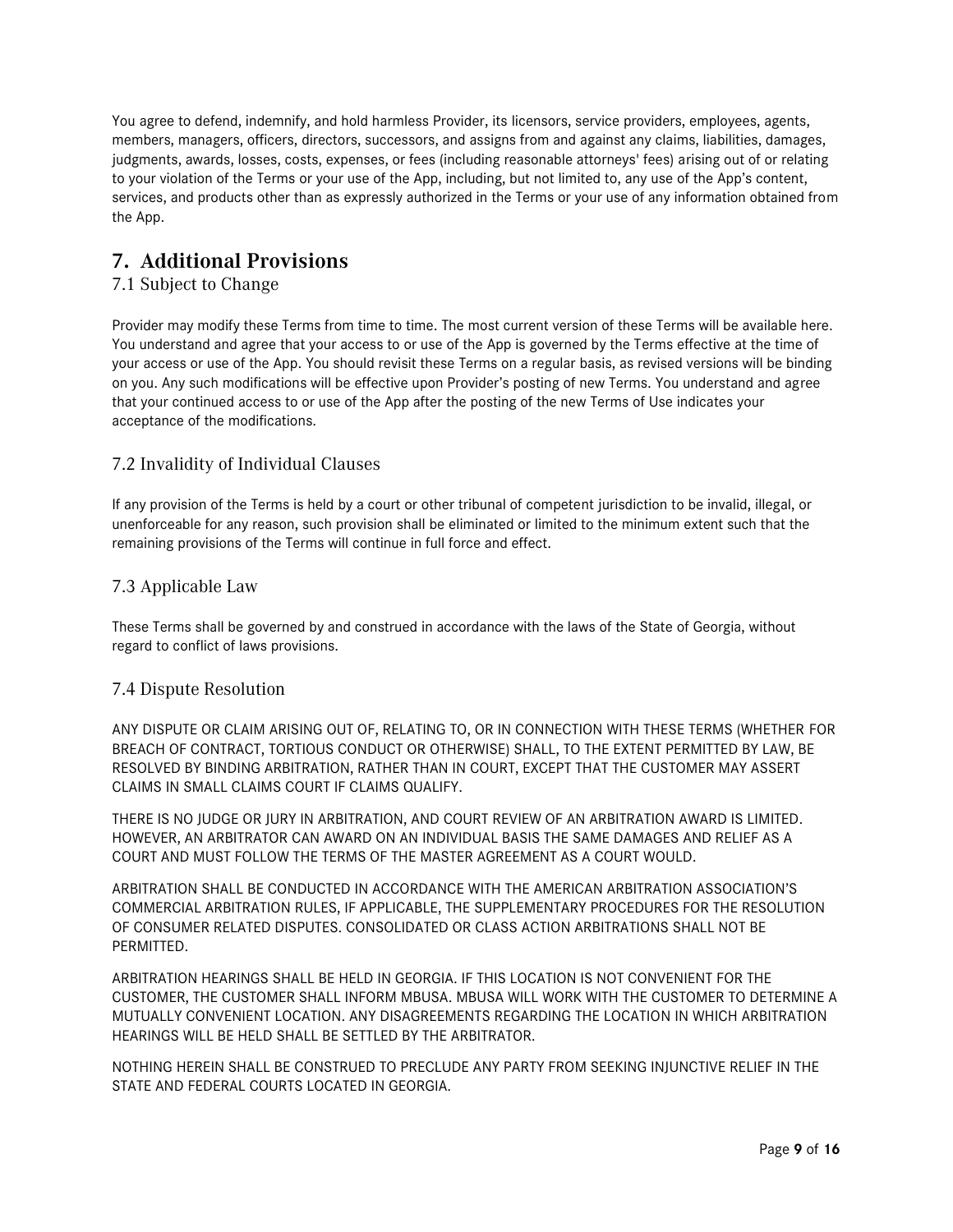IF THE CUSTOMER INITIATES ARBITRATION, THE CUSTOMER'S ARBITRATION FEES WILL BE LIMITED TO THE FILING FEE SET FORTH IN AAA'S CONSUMER ARBITRATION RULES. REGARDLESS OF WHO INITIATES ARBITRATION, MBUSA WILL PAY THE CUSTOMER'S SHARE OF ARBITRATION FEES (NOT INCLUDING THE CUSTOMER'S ATTORNEYS' FEES) UP TO A MAXIMUM OF \$2,500. IF THE ARBITRATOR RULES AGAINST MBUSA, IN ADDITION TO ACCEPTING WHATEVER RESPONSIBILITY IS ORDERED BY THE ARBITRATOR, MBUSA WILL REIMBURSE THE CUSTOMER'S REASONABLE ATTORNEYS' FEES AND COSTS UP TO A MAXIMUM OF \$5,000, REGARDLESS OF WHO INITIATED THE ARBITRATION, UNLESS THE ARBITRATOR FINDS SOME OR ALL OF THE CUSTOMER'S CLAIMS TO BE FRIVOLOUS OR TO HAVE BEEN BROUGHT IN BAD FAITH. IN ADDITION, IF THE ARBITRATOR RULES IN MBUSA'S FAVOR, MBUSA WILL NOT SEEK REIMBURSEMENT OF MBUSA'S ATTORNEYS' FEES AND COSTS, REGARDLESS OF WHO INITIATED THE ARBITRATION, UNLESS THE ARBITRATOR FINDS SOME OR ALL OF THE CUSTOMER'S CLAIMS TO BE FRIVOLOUS OR TO HAVE BEEN BROUGHT IN BAD FAITH.

To help resolve any issues promptly and directly, the Customer and MBUSA agree to begin any arbitration within one year after a claim arises; otherwise, the claim is waived.

It is important that the Customer understand that by entering into these terms, the Customer and MBUSA are each waiving the right to a trial by jury or to participate in a class action against the other party for claims that are covered by this "Dispute Resolution" section. The arbitrator's decision will be conclusive and binding and may be entered as a judgment in any court of competent jurisdiction.

# **8. Platform Conditions**

Depending on the Platform, addition conditions apply for the use of the App:

#### 8.1 Apple

- 8.1.1 These Terms constitute an agreement between you and Provider only and not with Apple. Apple does not assume any responsibility for the App, but is - in case of a breach of the Terms - entitled to raise claims against you (Apple is in so far beneficiary to the Terms).
- 8.1.2 Provider grants you the right to use the App only on iOS-devices that are owned or operated by you and in accordance with the App Store EULA.
- 8.1.3 Apple is in no way obliged to provide any maintenance or support services with regards to the App.
- 8.1.4 Apple does not assume any responsibility for the review, defense, settlement, or satisfaction of claims resulting from the infringement of third party intellectual property rights.
- 8.1.5 Apple is not obliged to react on claims brought against Apple by you or a third party in connection with the App or the property and/or the use of the App. This applies among others for the following claims: (a) product liability claims; (b) claims on the basis of assertion that the App is in breach of legal or regulatory provisions and (c) consumer protection claims or similar laws and regulations.
- 8.1.6 If the App does not satisfy an applicable warranty or guarantee, you are entitled to inform Apple, so that Apple may reimburse you the purchase price, if applicable. As far as legally permissive, Apple does not assume any warranty regarding the App.
- 8.1.7 Apple and its subsidiaries are beneficiaries of the Privacy Policy and these Terms and are, after acceptance by you, therefore entitled to (and this right is deemed to have been accepted) derive rights from these Terms and raise claims against you.

# Privacy Policy

## 1. Privacy Policies

Last Updated November 2020

MBUSA appreciates your interest in the Mercedes me app (the "App"). The protection of your privacy in the processing of your personal information is an important concern and we want you to feel comfortable using our App. Personal information collected during your use of our App is processed by us according to the legal provisions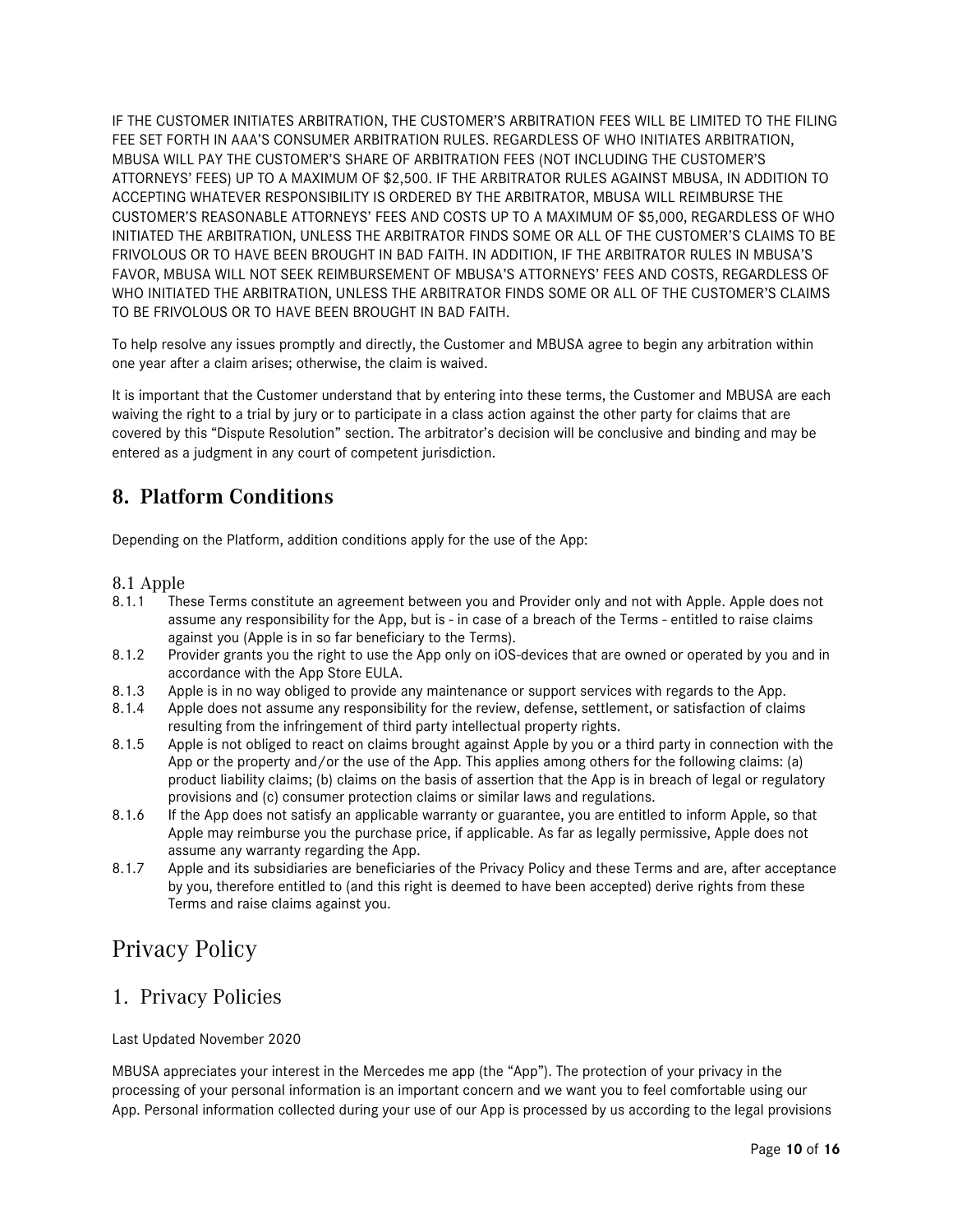valid for the countries in which the App is maintained. Our data protection policy is also based on the Data Protection Policy [\(https://www.daimler.com/data-protection-policy\)](https://www.daimler.com/data-protection-policy) applicable to Mercedes-Benz AG.

#### 1.1 Collection and processing of Personal information

App usage information: information about how you use the App, such as which content you view.

Device information: technical information about your device, such as ip address, device type, device operating system and version, and device identifiers (e.g., MAC address).

We may use the information we collect to:

- Provide the Mercedes me connect services that you activate
- Operate, customize, improve, and troubleshoot the App
- Maintain the security of the App
- Communicate with you regarding your Mercedes me connect services
- Provide to you MBUSA or third party marketing offers
- Provide emergency response services
- Provide navigation services and help you find destinations that you are looking for
- Confirm vehicle quality
- Help you manage your vehicle service and maintenance
- Activate remote services that you elect to receive
- Improve vehicle safety
- Develop new and better vehicles
- Analyze vehicle trends
- Learn how you and others interact with the vehicle and its systems
- Detect, prevent, and respond to fraud, intellectual property infringement, violations of our terms of use, violations of law, or other misuse of the app.
- Protect our, and our affiliates', rights or business interests.
- We may also use the information we collect consistent with your authorization or consent.
- Geolocation information: we may use geolocation information for the purposes disclosed above. In addition, some mercedes me connect services are primarily location-based. Live traffic, navigation, concierge, car-to-x communications, assist services, parked vehicle locator, vehicle tracker, geofencing, route planning, Mercedes-Benz apps, and product improvement services, for example, involve the collection of geolocation information to determine the location of your vehicle.

Driver behavior information: we may use driving behavior information for the general purposes described above. In addition, some specific mercedes me connect services may involve the collection and use of driving behavior information.

#### 1.2 Cookies

The App uses cookies and similar technologies (together hereinafter referred to as "Cookies"), in order to set up the App in an ideal way. This results in an easement of navigation and a high level of user friendliness within the App.

Cookies are small data files that will be stored on your mobile device. They can be used to determine whether there has been any contact between us and your end device in the past. Only the cookie on your mobile device is identified. Personal information may only be stored in cookies, if you have consented or if this is technically necessary, e.g. in order to provide a secured login.

By using the App you consent to the use and storage of cookies on your mobile device. The consent regarding the use and storage of cookies may be revoked at any time by uninstalling the App.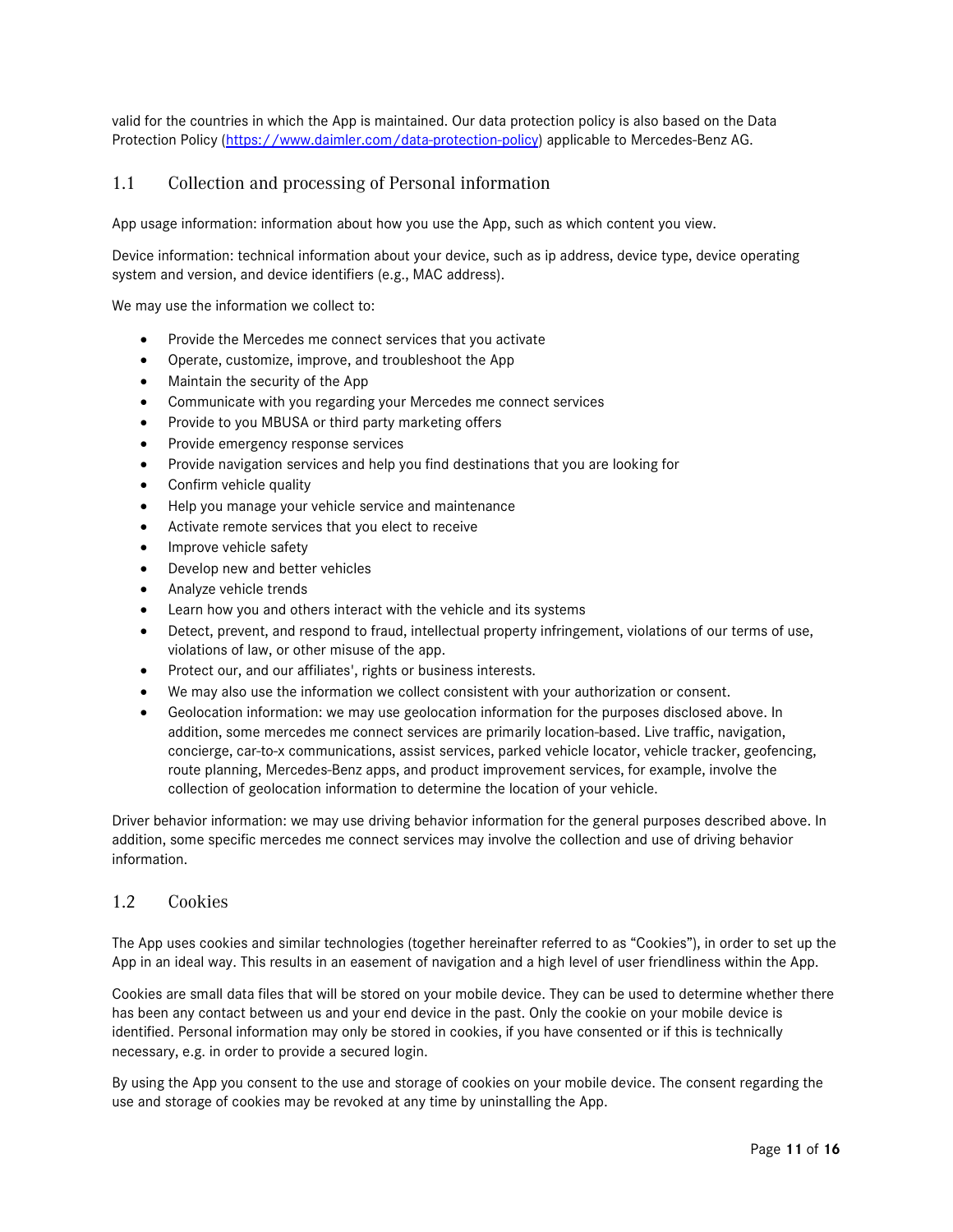#### 1.3 Push Notifications

The App informs you through push notification about features such as remote start, locate vehicle, and account updates. The push notifications may be deactivated and reactivated at any time by changing App or device settings.

### 2. Analysis of user data

In order to identify User preferences and therefore to further develop and improve the App, we analyze the usage data of the App (App feature usage tracked via Google Analytics ). This way the App may be suited/tailored towards the individual needs of the User and the service therefore be improved constantly. By using the App you have consented to this analysis. If information regarding the use of the App should not be stored or analyzed, this functionality may be deactivated or reactivated at any time by/at No deactivation provided. As far as cookies are used for the analysis, their use will no longer be carried out, if the analysis functionality has been deactivated.

### 3. Sharing of Personal Information

We may share information with any of our affiliates, subsidiaries, including but not limited to Mercedes-Benz Financial Services or our parent company, Daimler Ag, which will use the information subject to their own privacy statements. In addition, we may disclose information:

- To satisfy any requests you may make;
- To emergency and roadside assistance providers (e.g., roadside assistance and 911 emergency response);
- To third party service providers acting on our behalf;
- To business partners that may provide you with services;
- To your Mercedes-Benz dealer;
- To law enforcement if you have requested the stolen vehicle location assistance service; and
- To analytics and search engine providers that help us improve and optimize the app.

Additionally, we may disclose your information to comply with the law; to respond to claims; to comply with legal process served on MBUSA or our parent company Daimler AG (e.G., a lawful subpoena, warrant, or court order); to enforce or apply our policies or agreements (including to bill and collect payments); to protect and defend our rights or property or that of Daimler AG, our affiliates, dealers, customers, employees, visitors, or the public; in connection with a business transfer, sale, liquidation, or merger; and if we reasonably believe that an emergency involving immediate danger of death or serious physical injury to any person requires disclosure.

We may share the information we collect consistent with your authorization or consent. Please note that certain services, such as tracking services and vehicle monitoring, may involve the sharing of information, including geolocation information and driver behavior information, with authorized users of your mercedes me connect services (e.G., household members).

Note that ad networks and similar entities may collect information directly from your device, including data about how you interact with the app, the content and ads you have viewed, and your activities on the app and other mobile applications, websites, and online services for advertising and analytics. We do not honor do not track signals.

Geolocation information: we may share geolocation information to support location-based services, such as live traffic, navigation, tracking, concierge, car-to-x communications, vehicle monitoring, assist services, and product improvement services. When you sign up for these or other services, you may receive additional information about how we share geolocation information in association with the specific services.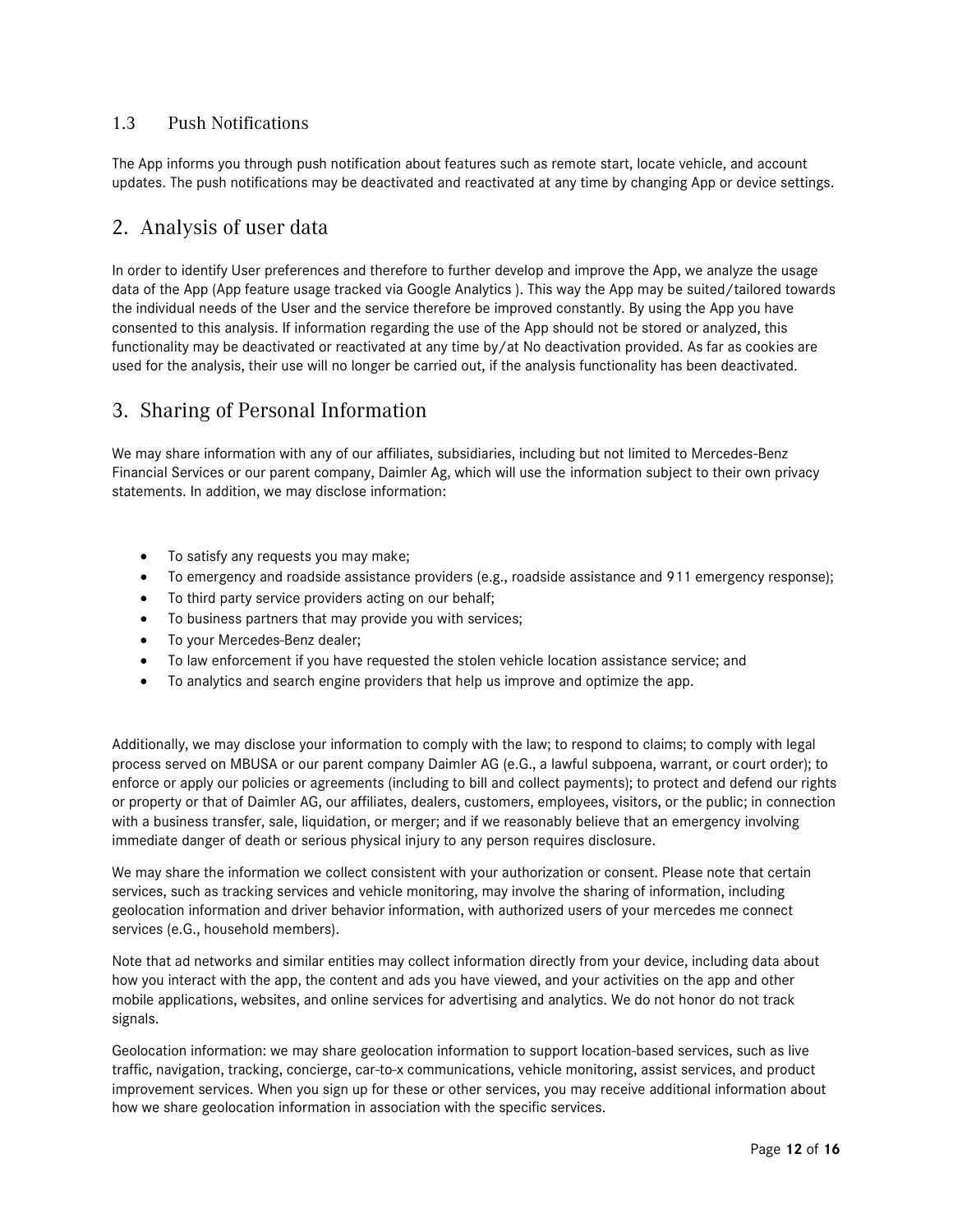Driving behavior information: we may share driving behavior information to support the provision of services, such as tracking services, vehicle monitoring, and product improvement services. When you sign up for these services, you may receive additional information about how we share driving behavior information in association with the specific services.

We may share information that does not reasonably identify you with third parties for any purpose.

# 4. Security

We use technical and organizational security measures to protect the data supplied by you and managed by us against manipulation, loss, destruction, and access by third parties. Our security measures are continually improved in line with technological developments.

If you have activated the encryption of your device and have set a password/PIN, the App will store personal information in an encrypted form. Should you not use the encryption of your device or if no password/PIN has been set, encryption of personal information cannot be ensured.

## 5. Changes to this Privacy Policy

We may amend or update this Privacy Policy from time to time. In such event, we will post the revised Privacy Policy at this location. In some circumstances, we may take reasonable steps to alert registered users prior to the change.

### 6. Notice for California residents

Subject to certain limitations, California residents have the following rights:

- Right to know about the processing of your personal information. You may request that we provide you with information about the categories of your personal information that we collect; the specific pieces of personal information that we hold about you, the categories of sources from which we collected the information, our reasons for collecting and sharing the information, and the types of third parties with which we share the information.
- Right to deletion. You may ask us to delete your personal information.
- Right to opt out of sales. As noted below, we may share your personal information with third parties in ways that constitute "sales" under California law. You may request that we not sell your personal information. To do so, click here: [Do Not Sell My Personal Information](https://privacyportal.onetrust.com/webform/a3de94cc-66c0-419e-86e7-9911a41ac2fc/a2e0f3be-5ba4-4a3c-8d2f-18b9a5c56b6a)
- Right to be free from discrimination. We do not and will not discriminate against you for exercising any of the above rights.

If you are a California resident and would like to exercise one of these rights, please contact us at 1-833-808-5050 or visit our website at [https://www.mbusa.com/en/legal-notices/privacy-statement.](https://www.mbusa.com/en/legal-notices/privacy-statement) Please note that requests are subject to verification and we may collect additional information from you in order to honor your request.

California law requires that we provide you notice of the personal information we collect about you and the sources from which we receive this information. As noted above, we collect information you enter into the App or release from your mobile device. We may collect the following categories of personal information:

- Personal identifiers, such as name, address, telephone number, or email address
- Demographics, such as your gender or age
- Geolocation data
- Device identifiers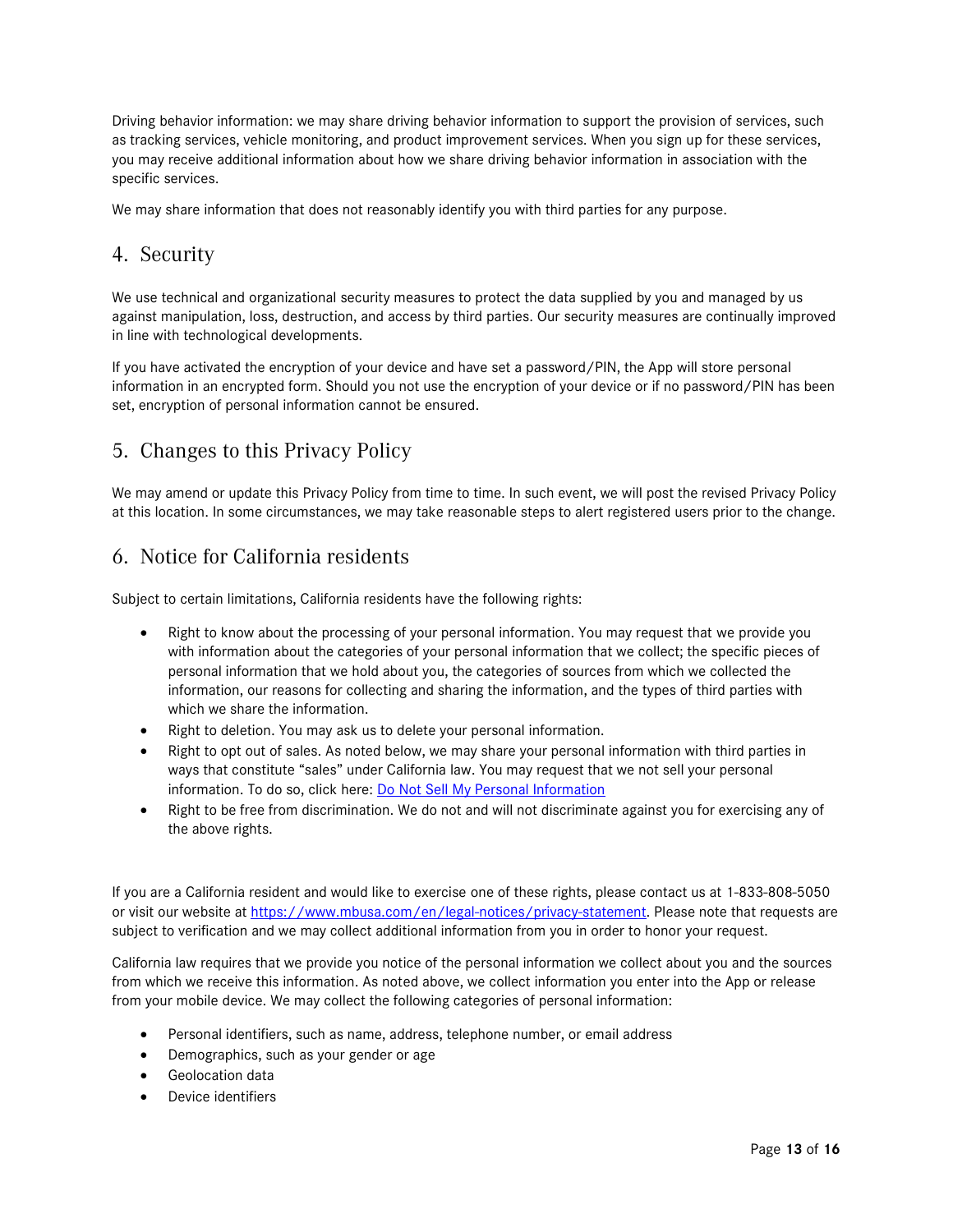- App usage history and information
- Financial information

We may collect personal information from the following categories of sources:

- You
- The devices and platforms you use to access the App
- Our affiliates and business partners

We may share your personal information with authorized Mercedes-Benz dealers and our affiliates. The following categories of your personal information may be shared for our business purposes:

- Personal identifiers
- Device identifiers
- Geolocation data
- Demographics
- App usage history and information
- Financial Information

Under California law, a sale is broadly defined to include any selling, renting, releasing, disclosure, disseminating, making available, and transferring of a consumer's personal information for monetary or other valuable consideration. While we do not provide your personal information in exchange for monetary value, our disclosure of your name and e-mail address to our marketing partners may still qualify as a sale under California law.

# 7. Contact for Privacy matters

In case of any questions regarding the processing of personal information associated with the App, the User may email the privacy team at [myprivacy@mbusa.com.](mailto:myprivacy@mbusa.com) The privacy team will also take care of information requests, suggestions or complaints.

# Legal Notices

## 1. Copyrights

Copyright 2020 Mercedes-Benz USA, LLC. All Rights Reserved. The text, images, graphics, sound files, animation files, video files and their arrangement on MBUSA Internet sites are all subject to Copyright and other intellectual property protection. These objects may not be copied for commercial use or distribution, nor may these objects be modified or reposted to other web sites, apps or other digital content (hereinafter "Digital Offerings"). Some MBUSA Digital Offerings also contain material that is subject to the copyright rights of their providers.

### 2. Product variations

Some of the product information, illustrations and images contained in this Digital Offering may have been prepared for generic use on MBUSA Digital Offerings maintained in different countries around the world. Consequently, some of the information and/or accessories which are not available in some countries or which, in order to satisfy local market demand or regulatory controls in such countries, may only be available in different specifications or configurations.

If you are interested in any vehicle model, paint, option or accessory shown on the Internet site and are unsure of its availability or specification in your locality, you should contact MBUSA and/or a local authorized dealer for the relevant product, for information of current details in your locality.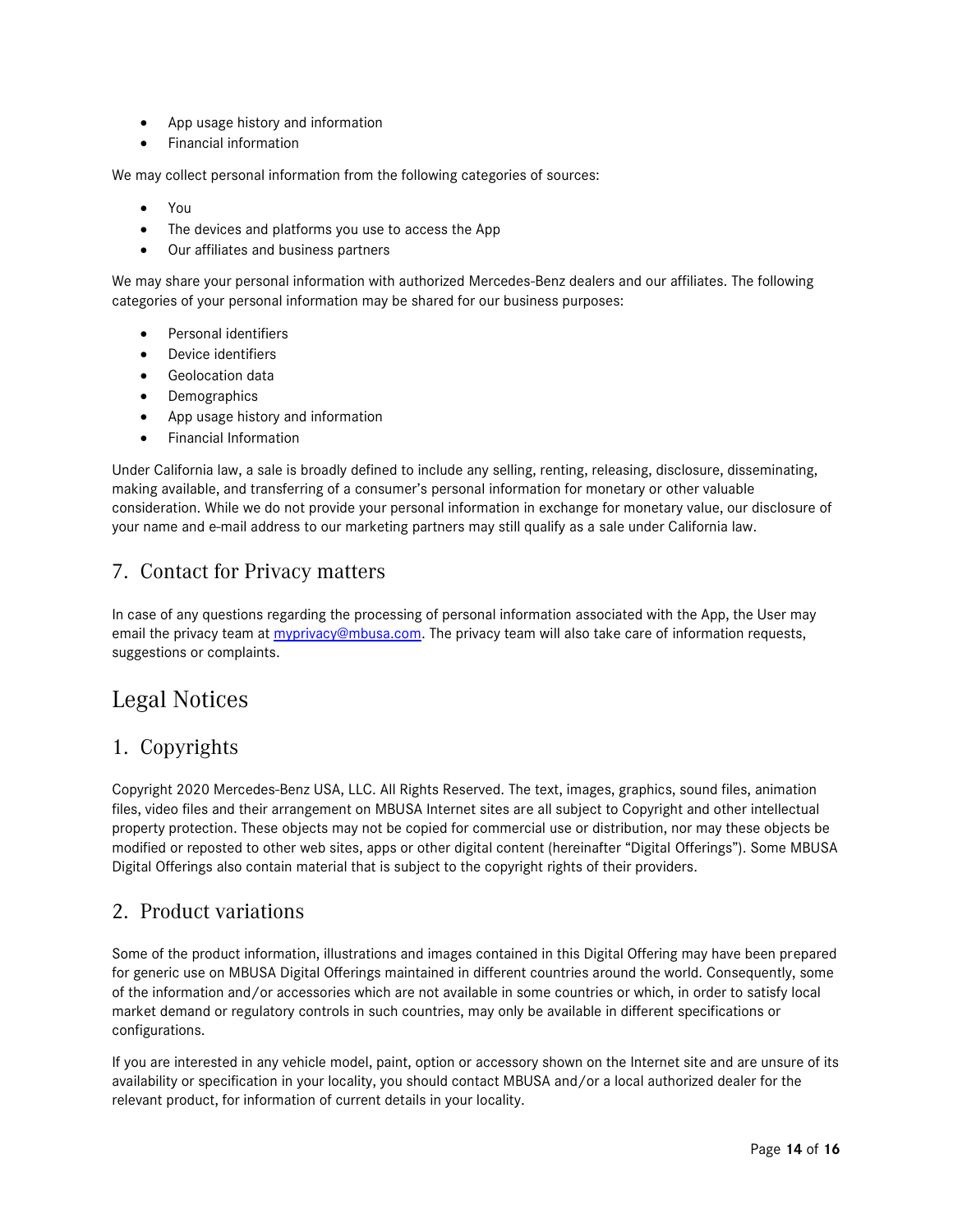Please note that the individual digital services offer a selection of highlights and do not show the full configuration of the ordered vehicle. They contain illustrative content and do not represent the actual offer in the sale and purchase agreement. For detailed and binding information, please see your sale and purchase agreement or speak to your Mercedes-Benz partner.

### 3. Prices

All prices specified are recommended retail prices. Prices are current at the time of publication and subject to change without notice.

#### 4. Trademarks

Unless otherwise indicated, all marks displayed in MBUSA Digital Offerings are subject to the trademark rights of MBUSA and/or its affiliates, this applies especially to its model name plates, and its corporate logos and emblems.

### 5. No Licenses

Your use of this App or any material contained therein does not shall in any way grant or be taken to grant any person a license and/or ownership interest in this app or to any of any of MBUSA and/or its affiliates Intellectual Property.

## 6. Cautions regarding forward-looking statements

"This Digital Offering contains forward-looking statements that reflect our current views about future events. The words "anticipate," "assume," "believe," "estimate," "expect," "intend," "may," "can," "could," "plan," "project," "should" and similar expressions are used to identify forward-looking statements. These statements are subject to many risks and uncertainties, including an adverse development of global economic conditions, in particular a decline of demand in our most important markets; a worsening of the sovereign-debt crisis in the Eurozone; an exacerbation of the budgetary situation in the United States; a deterioration of our refinancing possibilities on the credit and financial markets; events of force majeure including natural disasters, acts of terrorism, political unrest, industrial accidents and their effects on our sales, purchasing, production or financial services activities; changes in currency exchange rates; a shift in consumer preference towards smaller, lower-margin vehicles; or a possible lack of acceptance of our products or services which limits our ability to achieve prices and adequately utilize our production capacities; price increases in fuel or raw materials; disruption of production due to shortages of materials, labor strikes or supplier insolvencies; a decline in resale prices of used vehicles; the effective implementation of cost-reduction and efficiency-optimization measures; the business outlook of companies in which we hold a significant equity interest; the successful implementation of strategic cooperations and joint ventures; changes in laws, regulations and government policies, particularly those relating to vehicle emissions, fuel economy and safety; the resolution of pending government investigations and the conclusion of pending or threatened future legal proceedings; and other risks and uncertainties, some of which we describe under the heading "Risk Report" in Daimler AG's most recent Annual Report. If any of these risks and uncertainties materialize, or if the assumptions underlying any of our forward-looking statements prove to be incorrect, the actual results may be materially different from those we express or imply by such statements. We do not intend or assume any obligation to update these forward looking statements since they are based solely on the circumstances at the publication date."

### 7. No warranties or representations

The information in this Digital Offering is provided as is and to the extent permitted by law, is provided without warranty of any kind, expressed or implied, including but not limited to any implied warranties of merchantability,